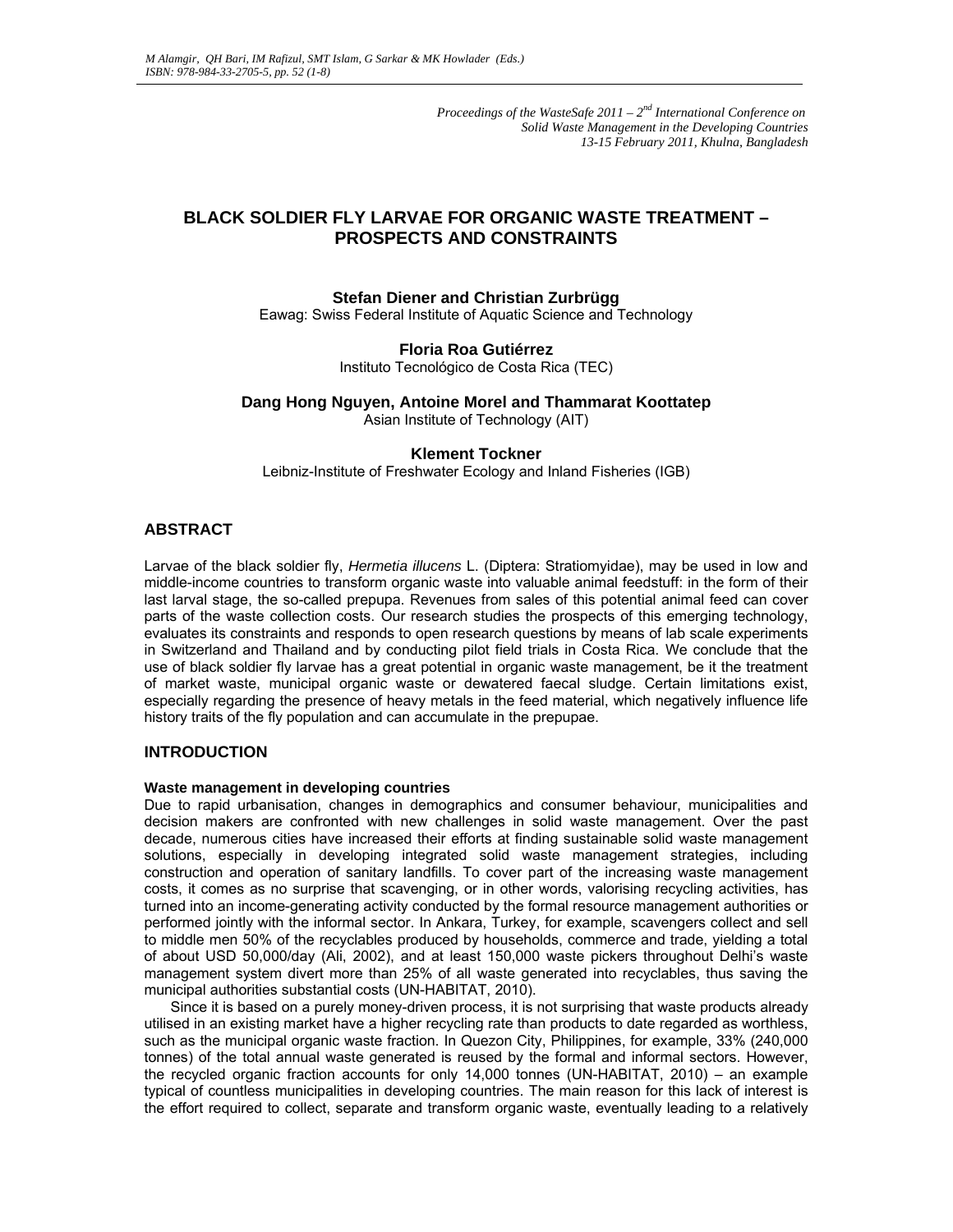small profit. With compost, for example, the product generated is handicapped by high transport costs in relation to product value, a competitive chemical fertiliser market or unfair regulations and policies (e.g. subsidies for chemical fertilisers) (Rouse et al., 2008). Generation of biogas from municipal organic waste is also a widespread technology at household level, particularly in India and China. However, economically viable middle and large-scale projects are often hindered by a lack of framework conditions for use and sale of the gas itself or its secondary products (electricity, heat). Efforts are therefore necessary to impart not only an idealistic value to the organic fraction, focusing on its nutrient recovery and environmental protection potential, but also to emphasise its inherent economic value.

Another central issue is the management of faecal sludge (FS). FS accumulating in septic tanks, latrines and other on-site sanitation facilities, contains high levels of nutrients and also pathogens. Despite its nutritional value, sludge generated in urban and peri-urban areas is frequently not reused in agriculture. The reasons are attributed to long distances between sludge producers and potential users of the treated sludge and to its complex treatment that reduces the economic viability of proper faecal sludge management. In Thailand for example, only 20% of the municipalities operate sludge treatment plants. In most cases, sludge is discharged into surface waters or reused without adequate treatment as soil conditioner and nutrient source in (peri-urban) agriculture. Such practices expose farmers and consumers alike to considerable health risks from the extremely high pathogenic contamination of the sludge.

#### **Waste treatment by black soldier fly larvae**

Conversion of organic waste by larvae of the black soldier fly, *Hermetia illucens* L. (Diptera: Stratiomyidae) into versatile prepupae is an interesting recycling technology, with a potential to give waste the aforementioned value.

*Hermetia illucens* is widespread in tropical and warmer temperate regions between about 45°N and 40°S (McCallan, 1974; Üstüner et al., 2003). Its larvae feed on different decaying organic material, such as rotting fruits and vegetables, animal manure and human excreta. The last larval stage, the so-called prepupa, migrates from the feed source in search of a dry and protected pupation site. Pupation occurs within the larval skin and the adult emerges after about 14 days. The adults are rather lethargic and poor flyers. Females mate two days after emerging and oviposit into dry cracks and crevices adjacent to a feed source. Due to the relatively long period between oviposition and eclosion (3–4 days), eggs are never laid directly onto the moist rotting material. During its adult stage, *H. illucens* does not feed and relies solely on its body fat reserve. Consequently, the fly does not come into contact with any degrading or fresh organic material including foodstuffs, and can therefore not be regarded as unsanitary or a vector of diseases (Leclercq, 1997; Schremmer, 1986).

Once hatched, larvae start to feed on the waste, thus achieving a dry mass volume waste reduction of ~55% (Myers et al., 2008; Newton et al., 1995; Sheppard, 1983). Due to high larval densities and the voracious appetite of the larvae, fresh material is processed extremely fast and bacteria growth suppressed or restrained, thereby reducing production of bad odour to a minimum.

An additional advantage of *H. illucens* is its capacity to repel oviposition of female house flies (Bradley and Sheppard, 1984), a serious disease vector especially in developing countries, where open defecation and inappropriate sanitation account for dangerous sources of pathogens (Graczyk et al., 2001). Under ideal conditions with abundant food sources (i.e. waste deposits), larvae can mature in two weeks. However, food shortage and low temperatures can extend the larval period up to four months (Furman et al., 1959). This great flexibility in their life cycle can be very helpful in managing populations during periods of waste shortage and in storing larvae to incubate a new population.

The prepupae, the last immature stage, show a pronounced migratory habit. They need to leave the food source to successfully pupate into adult flies. At this stage, the prepupae are at their maximum size, exhibiting large protein (36–48%) and fat (31–33%) contents to sustain them through metamorphosis (Hale, 1973; St-Hilaire et al., 2007; Stamer, 2005). This final instar shows slight morphological changes compared to the feeding larva. Its labrum, for example, is bent down like the beak of an eagle. It is used as a hook to pull them to a suitable pupation site (Schremmer, 1986). In facilities designed for waste management and prepupae collection, larvae climb up a ramp (30–45°) out of a rimmed container to eventually end in a collecting vessel attached to the end of the ramp. The yield of these energy-rich prepupae renders this technology so appealing to waste managers.

#### **Products**

Today, animal feed production strongly relies on protein and fat derived from forage fishery. In 2002, fishmeal and fish oil were primarily used worldwide for intensive food production, i.e. 24% for pigs, 22% for poultry and 46% for aquaculture (Alder et al., 2008). However, civil society and retailers are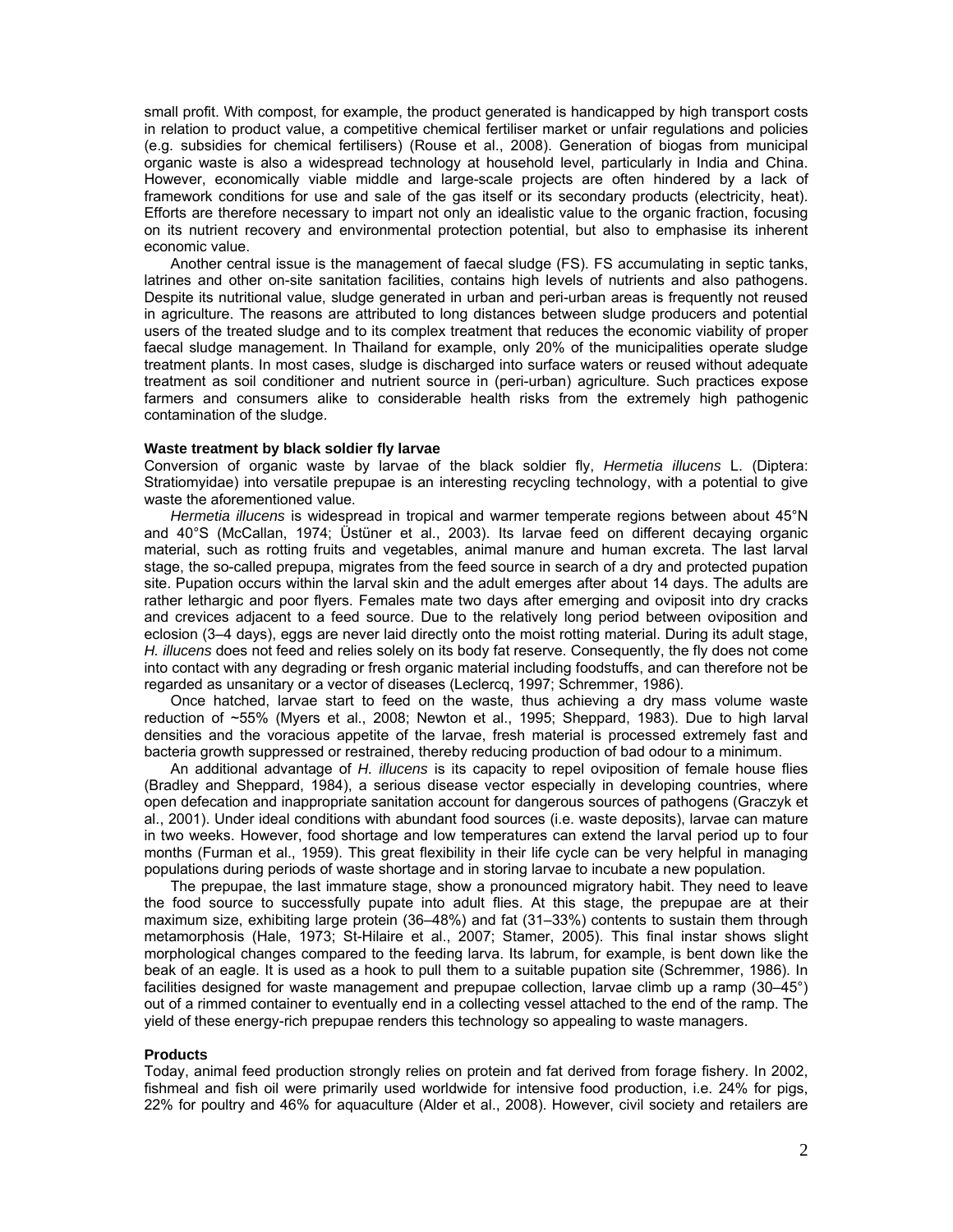increasing their pressure on aquaculturists and poultry farmers to improve overall sustainability of fishery resources. Consequently, diminishing global supplies of wild forage fish and rising market prices for fishmeal have prompted the animal feed industry in recent years to look for alternative protein sources. Early studies with *Hermetia illucens* larvae and prepupae fed to poultry, pig and fish revealed promising results with regard to replacing fishmeal (Bondari and Sheppard, 1987; Hale, 1973; Newton et al., 1977). A recent study by St-Hilaire et al. (2007) working with rainbow trout, *Oncorhynchus mykiss*, endorsed these early findings but also found that the fish contained reduced levels of omega-3 fatty acids. Newton et al. (2005) even replaced 50% of commercial fish food with prepupae without negative effects on the growth of channel catfish fingerlings. However, all authors identified the need for improvement concerning the formulation of the feed, especially as regards the protein, fat and fibre ratio. However, the different compounds (protein, fat, chitin) could be fractionated and sold separately instead of using prepupae as one product. This would not only make formulation of animal diets easier, the different fractions could also be sold on specific markets, fetching higher prices. Newton et al. (2005) propose, for example, to extract the fat and convert it into biodiesel. They state that if the oil from soldier fly prepupae raised on pig manure were converted into biodiesel, it would yield as much energy as methane production from the same amount of manure.

Chitin is a further valuable fraction. The cuticle of insects is composed of chitin in a matrix with cuticular protein, lipids and other compounds. Chitin is of commercial interest due to its high percentage of nitrogen (6.9%) compared to synthetically substituted cellulose (1.25%). This makes chitin a useful chelating agent for products in medicine, cosmetics and even biotechnology (Kumar, 2000). Yet, the economic feasibility of extracting chitin from soldier fly prepupae has still to be assessed.

Besides the yield of prepupae, the black soldier fly treatment process generates a second product, i.e. the residue or digestate. Larval and bacterial activity reduces not only the dry mass but also several nutrient contents such as nitrogen or phosphorus. In pig manure, 80.5% of total nitrogen and 75.7% of phosphorus are removed (NC State University, 2006). Experiments with cow manure showed a nitrogen reduction of 43%, and 67% of the phosphorous was transformed into larval biomass (Myers et al., 2008). A possible designated use of this residue is application in agriculture, similar to compost or subsequent processing in a biogas facility. However, first growing experiments with larva residue from pig manure did not reveal promising results pertaining to performance of basil (*Ocimum basilicum*) and Sudan grass (*Sorghum sudanese*) grown on mixtures of BSF residue with either clay or sand (Newton et al., 2005). The question is to what extent can the product "residue" contribute to the revenue of a soldier fly treatment facility, or should it be regarded as a necessary evil whose impact on the environment has to be kept to a minimum.

### **Research gaps**

Combination of waste treatment capacity together with generation of a valuable product makes the black soldier fly technology a highly promising tool for waste management in low and middle-income countries. It offers small entrepreneurs the possibility of income generation without high investment costs, and concurrently reduces the environmental impact. Yet, despite ample research on various topics geared to commercial waste treatment using *H. illucens*, initiatives for upscaling this technology are scarce and only few studies centre on developing countries (Hem et al., 2008; Lardé, 1990) or examine food scraps, household waste or faecal sludge as a feed source (Newby, 1997; Warburton and Hallman, 2002).

The objectives of our work were therefore to:

i) understand the key biological and physico-chemical processes during the life cycle of the black soldier fly, *Hermetia illucens*, especially its applicability in a waste processing unit.

ii) examine decomposition of organic waste streams, particularly as regards treatability of faecal sludge and municipal organic waste.

iii) assess possible obstacles and limitations in the context of low and middle-income countries.

iv) facilitate replication and dissemination of this technology by acquiring experience with mediumscale studies in Costa Rica in close collaboration with local researchers and implementation partners.

## **MATERIALS AND METHODS**

Laboratory experiments under controlled conditions were conducted at the Swiss Federal Institute of Aquatic Science (Eawag), *inter alia,* using standardised feed spiked with different concentrations of cadmium, lead, and zinc to assess potential restrictive uses of the prepupae in animal feed in order to preclude bioaccumulation. Find detailed descriptions in Diener et al. (2009) and in Diener et al. (2010).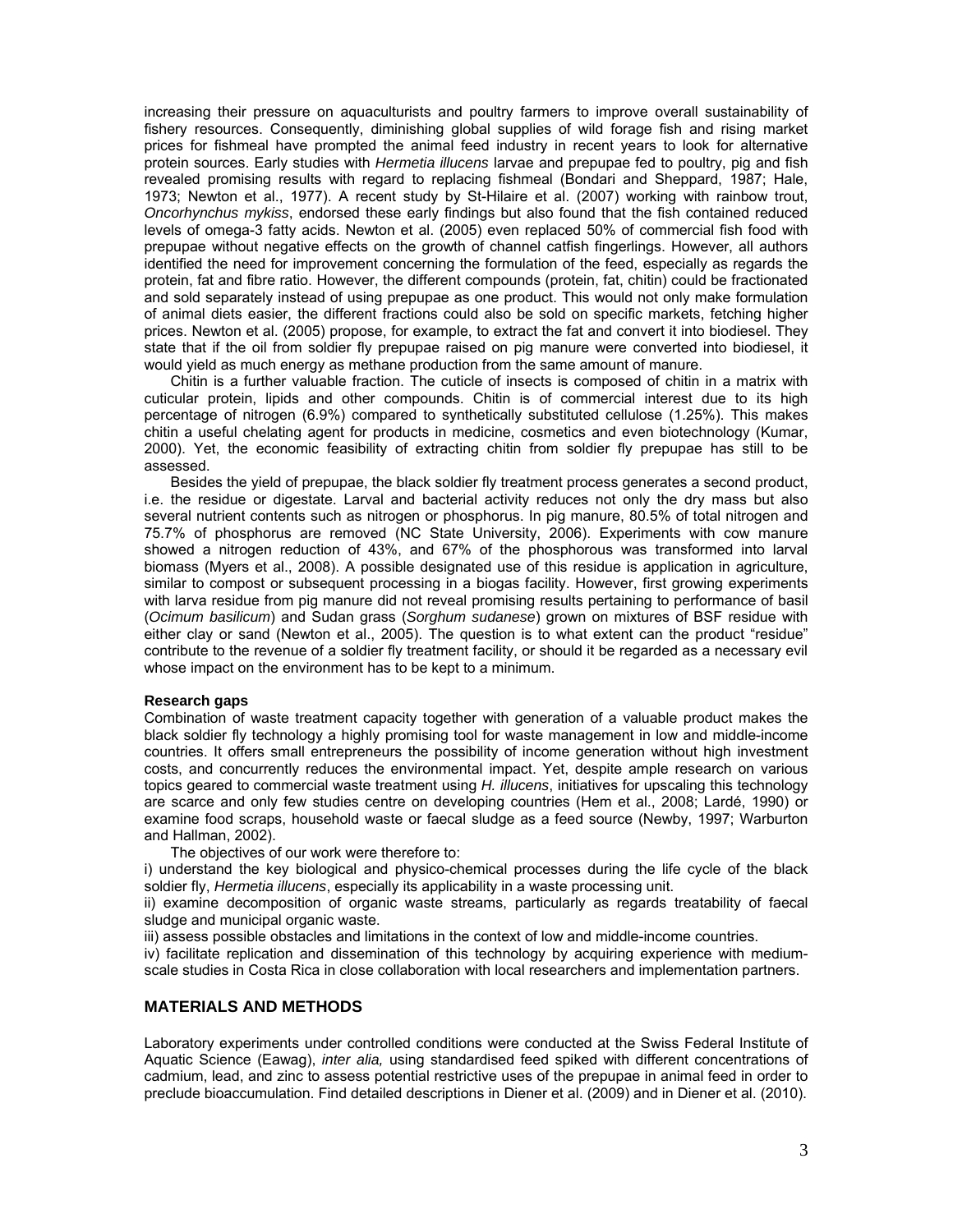Experiments to assess the digestibility of faecal sludge were conducted in a laboratory of the Asian Institute of Technology (AIT), using larvae derived from a soldier fly colony raised in a small greenhouse (3 m x 3 m), equipped with an automatic water spraying system (Nguyen, 2010). The sludge, originating from nearby septic tanks of the municipal service providers, was dewatered (63% H2O) in a small-scale drying bed. To determine digestibility and optimal mixing ratio of faecal sludge and market waste, larvae were fed different ratios of these waste products (0%, 25%, 50%, 80%, and 100% FS) every three days until all larvae had transformed into prepupae.

The research study site for the medium-scale experiments was located on the campus of the EARTH University (Escuela de Agricultura de la Región Tropical Húmeda) in Guácimo, Costa Rica. The experiments were carried out in a former chicken pen  $(30 \times 8 \text{ m})$  roofed by a corrugated metal sheet and enclosed by a wire net. A population of the black soldier fly, *Hermetia illucens* L., was maintained in a small green house  $(2 \times 3 \times 2.5 \text{ m})$ , referred to as "moscario", roofed with transparent plastic foil fitted with a sun shading net and nylon netted sidewalls. The moscario was placed on a meadow, exposed daily to direct sunlight for about eight hours. The experiments were conducted in trays (80 cm x 200 cm x 30 cm), the so-called "larveros", built with zinc-coated steel sheets. For exiting prepupae, two ramps at a 28° angle led from the base plate (100 x 80 cm) to the upper end of each shorter side panel. A plastic pipe ( $\varnothing$  11 cm x 94 cm) was fixed along the top of this edge. A slit (5 x 80 cm) cut into the pipe allowed migrating soldier fly prepupae to enter and crawl along the pipe leading to downspouts at each end of the pipe from where they fell into harvesting containers. To avoid ant invasion, the larveros had to be placed on pieces of bamboo ( $\varnothing$  10–15 cm x 25 cm) standing in waterfilled plastic pots.

Organic waste generated by the residents of the EARTH university campus was used for the experiments. The content of several bags of the source-separated organic waste (approximately 20 kg) was mixed thoroughly to achieve certain homogeneity and then added to the larveros according to the defined feeding regime.

### **RESULTS AND DISCUSSION**

Laboratory experiments confirmed, on the one hand, the predicted larvae's potential to reduce waste and produce protein, thus allowing a balanced trade-off between high prepupal weight and high material reduction. On the other hand, the lab results relating to absolute prepupal weight and waste reduction were lower than the values given in the literature, thereby turning operation of an economically sustainable treatment facility into a rather questionable issue.

Fortunately, these concerns were unfounded as revealed by the successful field experiments conducted in Costa Rica. Waste reduction exceeded all our expectations despite local stumbling blocks, such as a fly colony weakened by zinc poisoning and a far lower larval density. Instead of waste reduction values around 40% as achieved in the laboratory, the household waste could be reduced from 65% to 75% (Table 1). Even the prepupal weight attained under field conditions was far higher than the value assessed in the laboratory. Prepupae grown on municipal organic waste weighed 195–220 mg (wet weight) – even prepupae fed in the laboratory experiments with the highest waste ration weighed 25% less (157 mg).

| <b>Feed source</b>  | <b>Feeding rate</b> | <b>Development</b><br>time | Prepupal dry<br>weight | Dry weight<br>reduction of feed |
|---------------------|---------------------|----------------------------|------------------------|---------------------------------|
|                     | mg/larva/day        | Days                       | mg                     | Percent                         |
| <b>Chicken feed</b> | 25                  | 32.7                       | 39.1(3.3)              | 37.3(0.9)                       |
| <b>Chicken feed</b> | 100                 | 16.6                       | 48.0(3.5)              | 41.8(1.1)                       |
| <b>Chicken feed</b> | 200                 | 15.9                       | 63.3 (11.0)            | 26.2(2.4)                       |
| Faecal sludge (FS)  | 167                 | 27.0                       | 18.1(0.6)              | 54.7(1.3)                       |
| $FS:MW = 1:1$       | 167                 | 18.0                       | 38.7(0.6)              | 66.6 (0.8)                      |
| <b>MW</b>           | 167                 | 18.0                       | 59.9(3.4)              | 59.4(0.6)                       |
| <b>MOW</b>          | 507                 | n.a.                       | 83.5(6.9)              | 68.0 (3.4)                      |

Table 1: Daily feeding rate (wet weight), larval development time (egg to prepupa), prepupal dry weight and relative material reduction during the entire experiment using different feed sources to feed larvae of the black soldier fly, *Hermetia illucens*. MW = market waste. MOW = municipal organic waste. Numbers in brackets = Standard deviation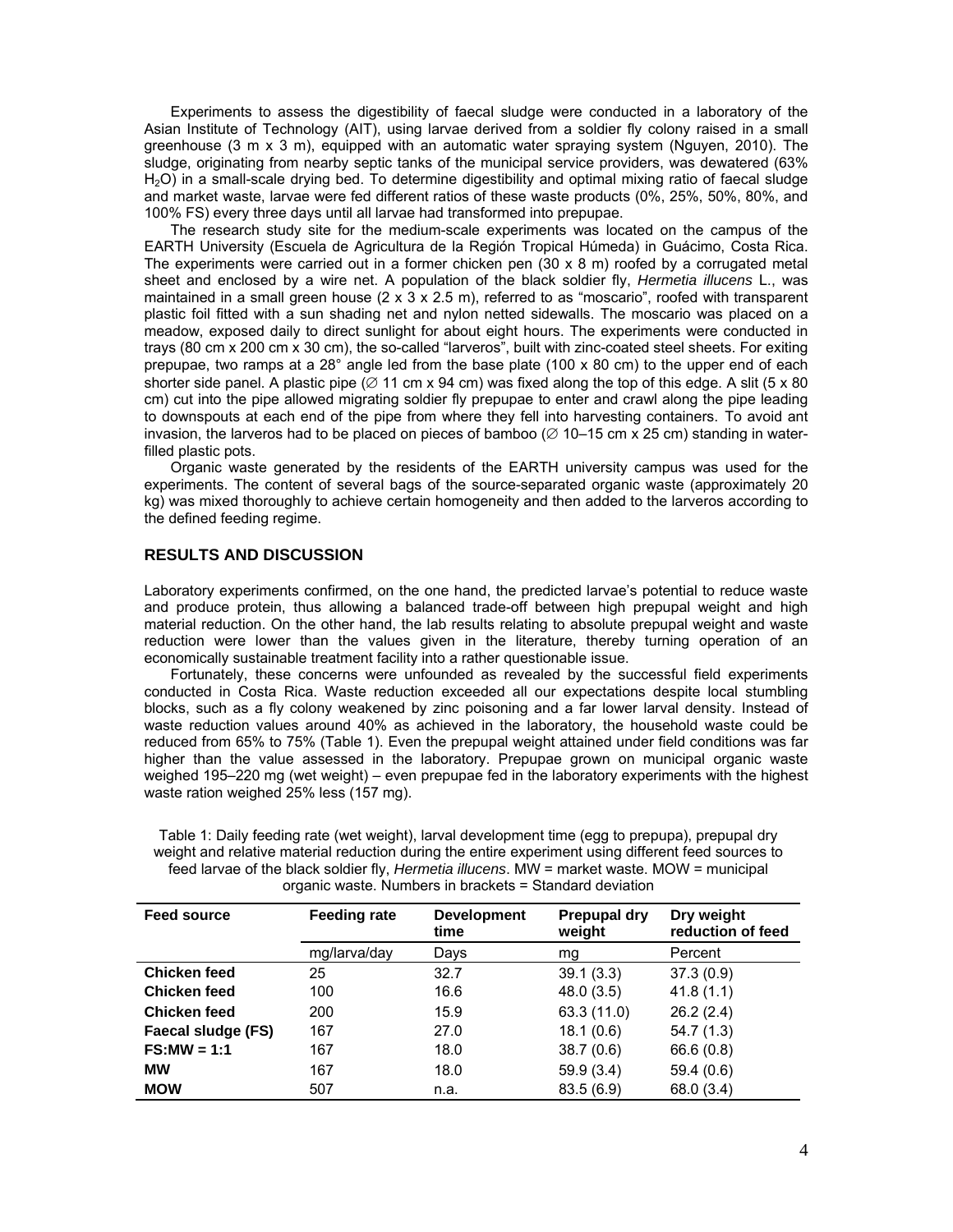Concerning the treatability of faecal sludge, the larvae of the black soldier fly were not only able to survive and even develop in pure faecal sludge, but were also capable of significantly reducing the sludge biomass. Nonetheless, the larvae developed much faster when market waste was added to the faecal sludge to enhance the nutritive value of the larvae's feed source (Figure 1). The resulting prepupae were also much fatter than when feeding on faecal sludge only. The combination of faecal sludge with market waste in a 50:50 ratio promises to be a good combination of prepupal biomass production and efficient waste reduction.

Laboratory experiments on the fate of heavy metals present in the feed revealed highly interesting accumulation patterns varying according to metal type and concentration. To put it in a nutshell: cadmium was accumulated, lead suppressed and zinc was kept at a more or less constant level. Accumulation of heavy metals and the way the insects deal with them are of special concern, particularly as regards sustainability of this technology, which aims at being productive while generating a non-toxic product. Many insects possess a natural detoxification mechanism requiring, however, additional energy spent at the cost of growth and/or health. This is being reflected in an alteration of at least one of the important life history traits, such as decreased body mass, life span, reproduction, resistance to other stress factors or decreased resilience in general (Maryanski et al., 2002). The consequences of such a fight against disruptive factors were observed during the field experiments in Costa Rica, where the fly population struggled with a high zinc concentration. It somehow managed to survive but seemed extremely weak and susceptible to additional stress factors. Avoiding contaminated food sources, though highly recommended, may not always be possible. Therefore, to provide a somewhat optimum environment, any further perturbing factors should be avoided.



Figure 1: Weight gain of black soldier fly larvae fed with chicken feed or different mixing ratios of market waste (MW) and faecal sludge (FS)

Use of prepupae and residue derived from heavy metal contaminated sources may understandably be restricted. Concentrations will possibly accumulate along the food chain, either via the prepupae fed to chickens, fish or pigs or through the residue ending up in commercially sold vegetables. A process allowing separation of the heavy metals from the products (prepupae and residue) should be developed. In the case of the prepupae, separating the different fractions, such as protein, fat and chitin and using only the uncontaminated parts could provide a possible solution.

The residue from the field trials fell short of our expectations. The material was very wet (82–86% H2O) and gave off a foul-smelling odour. Whole pieces of organic waste, such as mangoes or bananas, remained untouched due to the stagnating liquid at the bottom of the larveros, thus creating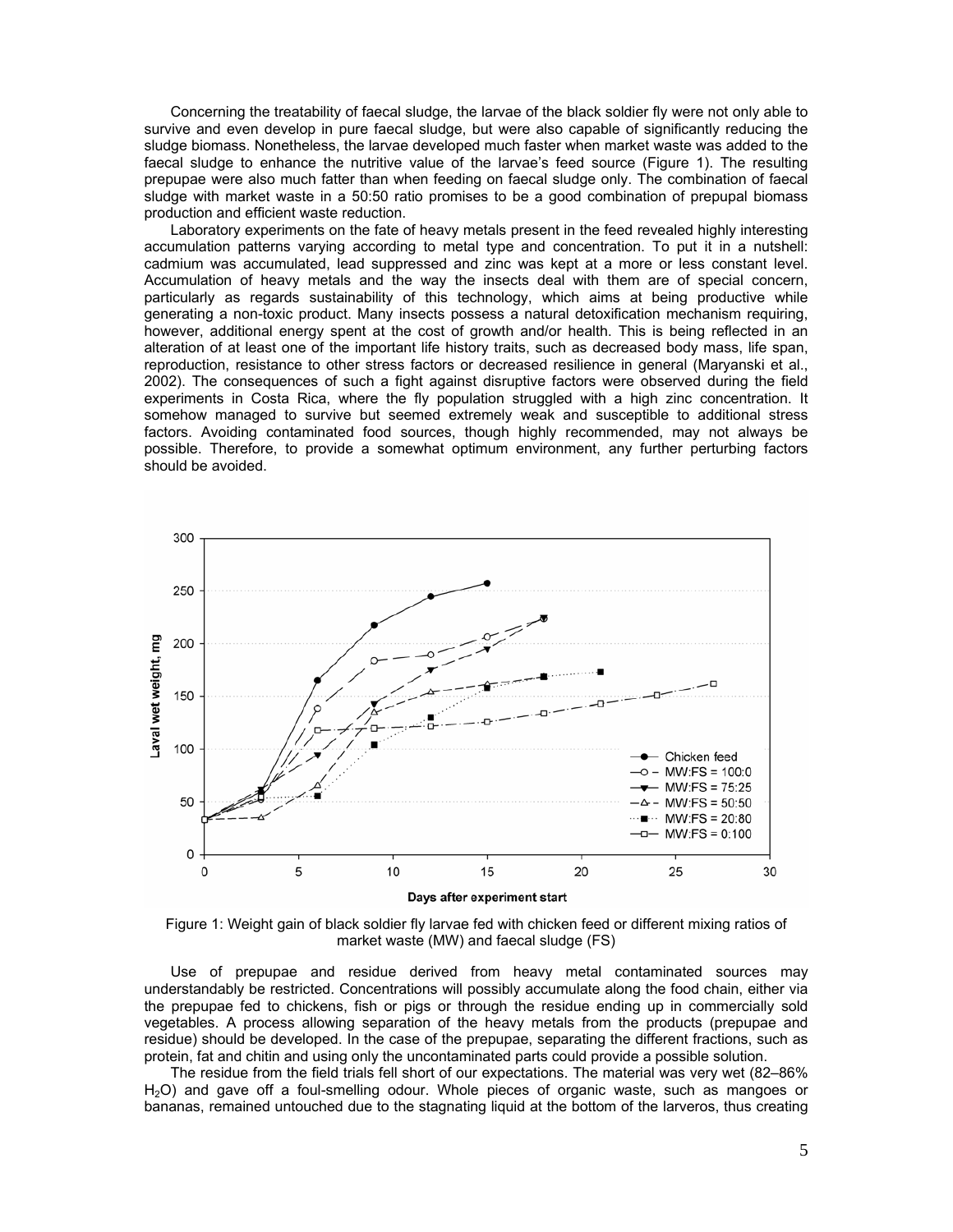anaerobic conditions. Such conditions hinder larval access to the food source, thus, reducing yield and inhibiting waste reduction. Furthermore, handling of the residue is hampered due to its sticky consistency and foul odour. The system's vulnerability is also enhanced due to ongoing and unstable biological processes. Only the combination of a well designed drainage system and appropriate feeding regime (chopped food, small quantities with high loading frequency) will lead to a steady treatment process and an appropriate residual product. Yet, the residue will most likely have to be post-treated through composting/vermicomposting to ensure biological stability prior to its application as a soil conditioner, or its remaining energy potential possibly exploited by feeding it to a biogas plant.

## **CONCLUSION**

The study at hand confirms the application potential of the black soldier fly in solid waste management. However, we are dealing here with a technology whose delicate equilibrium is based on living organisms. However, *Hermetia illucens* is an extremely resistant species capable of dealing with demanding environmental conditions, such as drought, food shortage or oxygen deficiency. Owing to their robustness, survival of the species as a whole will not be endangered within a region, yet, a waste source turning anaerobic, temperatures reaching lethal values or elevated heavy metal concentrations exceeding a certain threshold level may prove fatal to the affected larva population. Even a partial collapse of a treatment plant's population can have serious economic and environmental consequences. Contracts with waste suppliers and product purchasers may be unfulfilled and, thus, the collected waste disposed of untreated. The challenge of future research will therefore be to provide sound data on the biological treatment processes and the environmental conditions required by the insects to enhance performance of the treatment facility and, thus, increase financial output. This will strengthen resilience of the treatment plant and the waste management plan in which the BSF unit is embedded. In addition, research will have to take into account effects deriving from up-scaling and finally a refinement of design and operation of the facility to ensure an optimisation of profitability. Such research must occur iteratively, involving plant operators, researchers and regional planners, with closely knit information exchange networks to ensure rapid response to emerging new developments and challenges.

## **REFERENCES**

- Alder, J., Campbell, B., Karpouzi, V., Kaschner, K., Pauly, D., 2008. Forage fish: From ecosystems to markets. *Annual Review of Environment and Resources*, 33, 153-166.
- Ali, A., 2002. Managing the scavengers as a resource. in: T.A. Günay Kocasoy, İrem Nuhoğlu (Ed.) Appropriate Environmental and Solid Waste Management and Technologies for Developing Countries, İstanbul, pp. 730.
- Bondari, K., Sheppard, D.C., 1987. Soldier fly, *Hermetia illucens* L., larvae as feed for channel catfish, *Ictalurus punctatus* (Rafinesque), and blue tilapia, *Oreochromis aureus* (Steindachner). *Aquaculture and Fisheries Management*, 18, 209-220.
- Bradley, S.W., Sheppard, D.C., 1984. Housefly Oviposition Inhibition by Larvae of *Hermetia illucens*, the Black Soldier Fly. *Journal of Chemical Ecology*, 10, 853-859.
- Diener, S., Zurbrügg, C., Tockner, K., 2009. Conversion of organic material by black soldier fly larvae – Establishing optimal feeding rates. *Waste Management & Research*, 27, 603-610.
- Diener, S., Zurbrügg, C., Tockner, K., 2010. The potential use of the black soldier fly, *Hermetia illucens*, as animal feed: Bioaccumulation of heavy metals and effects on the life cycle. *Submitted to Animal Feed Science and Technology*.
- Furman, D.P., Young, R.D., Catts, E.P., 1959. *Hermetia illucens* (Linnaeus) as a Factor in the Natural Control of *Musca domestica* Linnaeus. *Journal of Economic Entomology*, 52, 917-921.
- Graczyk, T.K., Knight, R., Gilman, R.H., Cranfield, M.R., 2001. The role of non-biting flies in the epidemiology of human infectious diseases. *Microbes and Infection*, 3, 231-235.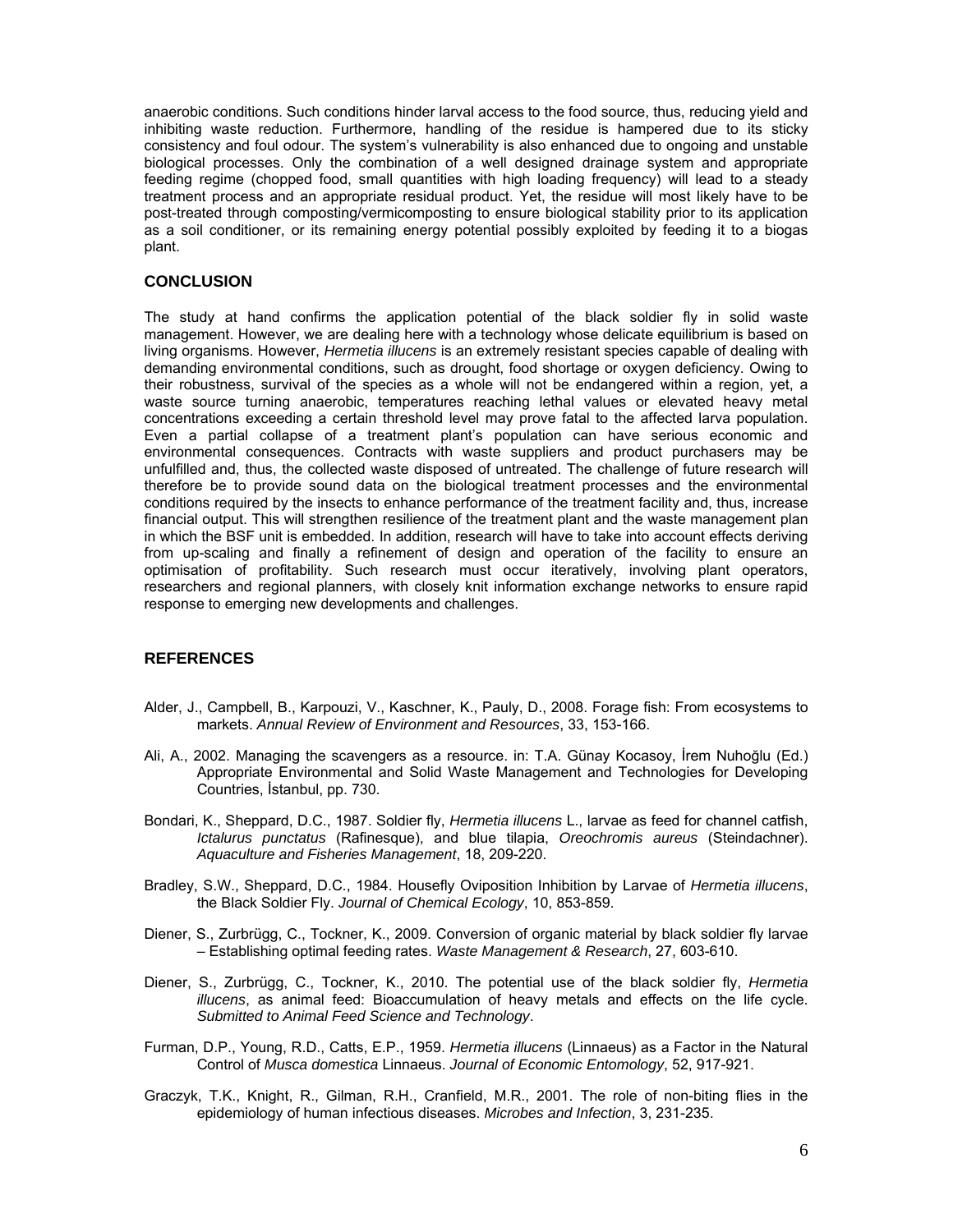- Hale, O.M., 1973. Dried *Hermetia illucens* larvae (Diptera: Stratiomyidae) as a feed additive for poultry. *Journal of the Georgia Entomological Society*, 8, 16-20.
- Hem, S., Toure, S., Sagbla, C., Legendre, M., 2008. Bioconversion of palm kernel meal for aquaculture: Experiences from the forest region (Republic of Guinea). *African Journal of Biotechnology*, 7, 1192-1198.
- Kumar, M., 2000. A review of chitin and chitosan applications. *Reactive & Functional Polymers*, 46, 1- 27.
- Lardé, G., 1990. Recycling of Coffee Pulp by *Hermetia illucens* (Diptera: Stratiomyidae) Larvae. *Biological Wastes*, 33, 307-310.
- Leclercq, M., 1997. Á propos de *Hermetia illucens* (Linnaeus, 1758) ("soldier fly") (Diptera Stratiomyidae: Hermetiinae). *Bulletin et Annales de la Societe Royale Belge d'Entomologie*, 133, 275-282.
- Maryanski, M., Kramarz, P., Laskowski, R., Niklinska, M., 2002. Decreased energetic reserves, morphological changes and accumulation of metals in carabid beetles (*Poecilus cupreus* L.) exposed to zinc- or cadmium-contaminated food. *Ecotoxicology*, 11, 127-139.
- McCallan, E., 1974. Hermetia illucens (L.) (Dipt., Stratiomyidae), a cosmopolitan American species long established in Australia and New Zealand. *The entomologist's monthly magazine*, 109, 232-234.
- Myers, H.M., Tomberlin, J.K., Lambert, B.D., Kattes, D., 2008. Development of black soldier fly (Diptera: Stratiomyidae) larvae fed dairy manure. *Environmental Entomology*, 37, 11-15.
- NC State University, 2006. Technology Report: Black Soldier Fly (SF). NC State University, pp. 22.
- Newby, R., 1997. Use of soldier fly larvae in organic waste management. Proceedings of the "Compost 97" conference, 14-15 July 1997, Griffith University, Brisbane Hilton.
- Newton, G.L., Booram, C.V., Barker, R.W., Hale, O.M., 1977. Dried *Hermetia illucens* Larvae Meal as a Supplement for Swine. *Journal of Animal Science*, 44, 395-400.
- Newton, G.L., Sheppard, D.C., Thompson, S.A., Savage, S., 1995. Soldier fly benefits: house fly control, manure volume reduction, and manure nutrient recycling. USA Animal & Dairy Science, pp. 8.
- Newton, G.L., Sheppard, D.C., Watson, D.W., Burtle, G., Dove, R., 2005. Using the black soldier fly, *Hermetia illucens*, as a value-added tool for the management of swine manure. Animal and Poultry Waste Management Center, North Carolina State University, Raleigh, NC, pp. 17.
- Newton, G.L., Sheppard, D.C., Watson, D.W., Burtle, G.J., Dove, C.R., Tomberlin, J.K., Thelen, E.E., 2005. The black soldier fly, *Hermetia illucens*, as a manure management/resource recovery tool. Symposium on the State of the Science of Animal Manure and Waste Management. January 5–7, 2005, San Antonio, Texas, USA.
- Nguyen, H.D., 2010. Decomposition of organic wastes and fecal sludge by black soldier fly larvae School of Environment, Resources and Development. Asian Institute of Technology, Thailand, pp. 75.
- Rouse, J., Rothenberger, S., Zurbrügg, C., 2008. Marketing Compost A Guide for Compost Producers in Low and Middle-Income Countries. Eawag, Dübendorf.
- Schremmer, F., 1986. Die polymetabole Larval-Entwicklung der Waffenfliegenart *Hermetia illucens*. Ein Beitrag zur Metamorphose der Stratiomyidae. *Annalen des Naturhistorischen Museums in Wien, Serie B*, 88/89, 405-429.
- Sheppard, D.C., 1983. Housefly and Lesser Fly Control Utilizing the Black Soldier Fly in Manure Management-Systems for Caged Laying Hens. *Environmental Entomology*, 12, 1439-1442.